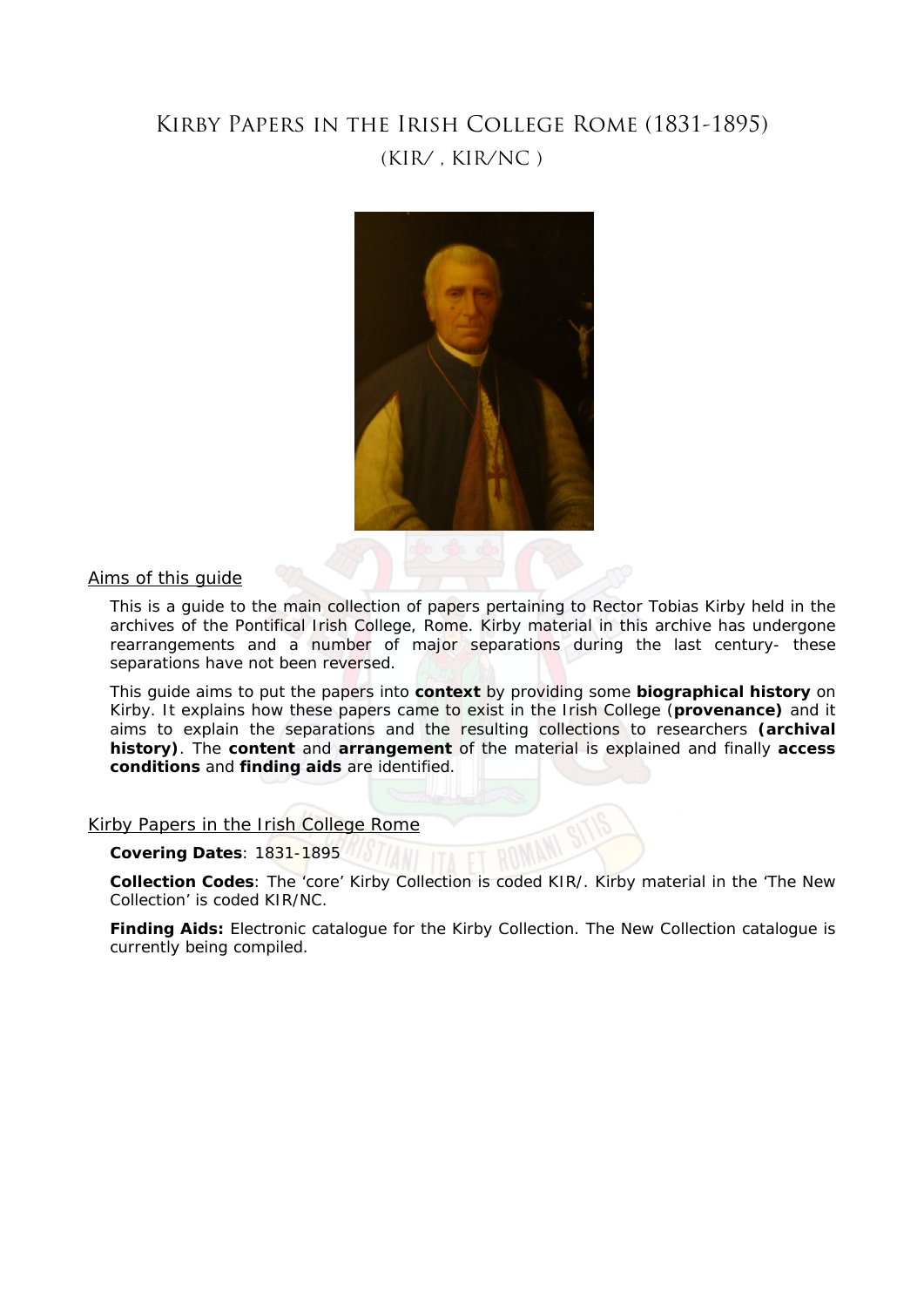# Context

## **Biographical history**

Tobias Kirby was born in Tallow, County Waterford, on 1 January 1804 to David Kirby and Elizabeth Caplice. He grew up in Waterford city where his father was in the chandler business. While he may have attended one of the newly established Christian Brothers schools he certainly enrolled at the recently founded seminary of St. John's College, Waterford. Bishop Patrick Kelly nominated Kirby student for the diocese of Waterford and Lismore and arranged for Kirby to complete his clerical studies in Rome. In 1827 Kirby began his studies at the Seminario Romano- one of his fellow students was Vincenzo Gioacchino Pecci, the future Leo XIII (1878-1903). Kirby was ordained in 1833 at St. John Lateran. It is not known how Kirby spent the intervening three years after his ordination.

The Irish College, which had been re-established after the revolutionary period, was then situated in the Umbrian College, in the Via delle Botteghe. In 1832 it came under the rectorship of Paul Cullen who was then also rector of the Propaganda College. Kirby was appointed his vice-rector in August 1836. The following year was marked by the College's move to St Agata dei Goti; a convent and church granted to the College by Gregory XVI where it remained until 1926.

Kirby's papers at the Irish College archives are mostly coextensive with his periods as vicerector (1836-1850) and rector (1850-1891) with a smaller amount of documents from his time as student (1831-1835) and as rector emeritus (1891-1895). Kirby meticulously retained letters during his lifetime and never permanently moved from Rome. This has resulted in a substantial, complete and multi-faceted collection.

His papers become correspondingly weightier from 1850 onwards when he took over the role of Rector of the Irish College from Cullen. As rector he acted as the Irish bishops' agent in Rome. Letter ostensibly concerned with agency activities usually contain insights into the situation at home, whether political or private. Important events in College life surface in the papers, such as the funeral for the heart of Daniel O'Connell in June 1847; the visit of the Irish hierarchy for Vatican I in 1869 and 1870; the often dramatic historical developments during the Italian 'Risorgimento'; consecrations such as that of Archbishop Walsh of Dublin in 1885. The geographical spread is very wide with Irish clergy writing from British colonies and missionary fields, but particularly from North America, Australia and New Zealand.

However, the papers contain most historic potential in the references to socio-economics and politics in Ireland. The Famine, agricultural unrest and subsequent Land War, the development of Fenianism , Catholic Education and the re-definition of the Catholic church all feature. One of Kirby's main correspondents was Archbishop Cullen who wrote several letters a week during the 1850s. In these letters he candidly discusses the issues that preoccupy him, often seeking Kirby's assistance in personally liaising with Propaganda Fide officials such as Cardinal Fransoni and Mon. Barnabo. Also included in these letters are Cullen's letters to Dr Smith, the vice rector, who also held the confidence of the Archbishop.

It has been posed that, as an administrator, Kirby cannot be compared to the organisational brilliance of Cullen. However, in personal and particularly devotional matters, correspondents often confided and sought spiritual advice from him. The New Collection (KIR/NC) contains lecture notes, spiritual and devotional material, pastoral letters. Two of Kirby's works were published; his dissertation De Iure Romani Pontificis Appelationis excipiendi (for which he had received second price at his seminary to the first prize of Pecci), and his Meditations on the Principal Truths of Religion and on the Hidden and Public Life of Our Lord Jesus Christ (1891). The latter was culled from discourses delivered to students at the Irish College as part of their priestly formation and based on the spiritual exercises of St. Ignatius of Loyola and was printed on the instigation of Cardinal Logue of Armagh.

Kirby's friendship with Leo XIII brought him honours; he was made Titular Bishop of Lita in 1881 and Titular Archbishop of Ephesus in 1885. Kirby returned to Ireland only twice- in 1841 and 1851-1852. He died on 20 January 1895 and was buried in Rome.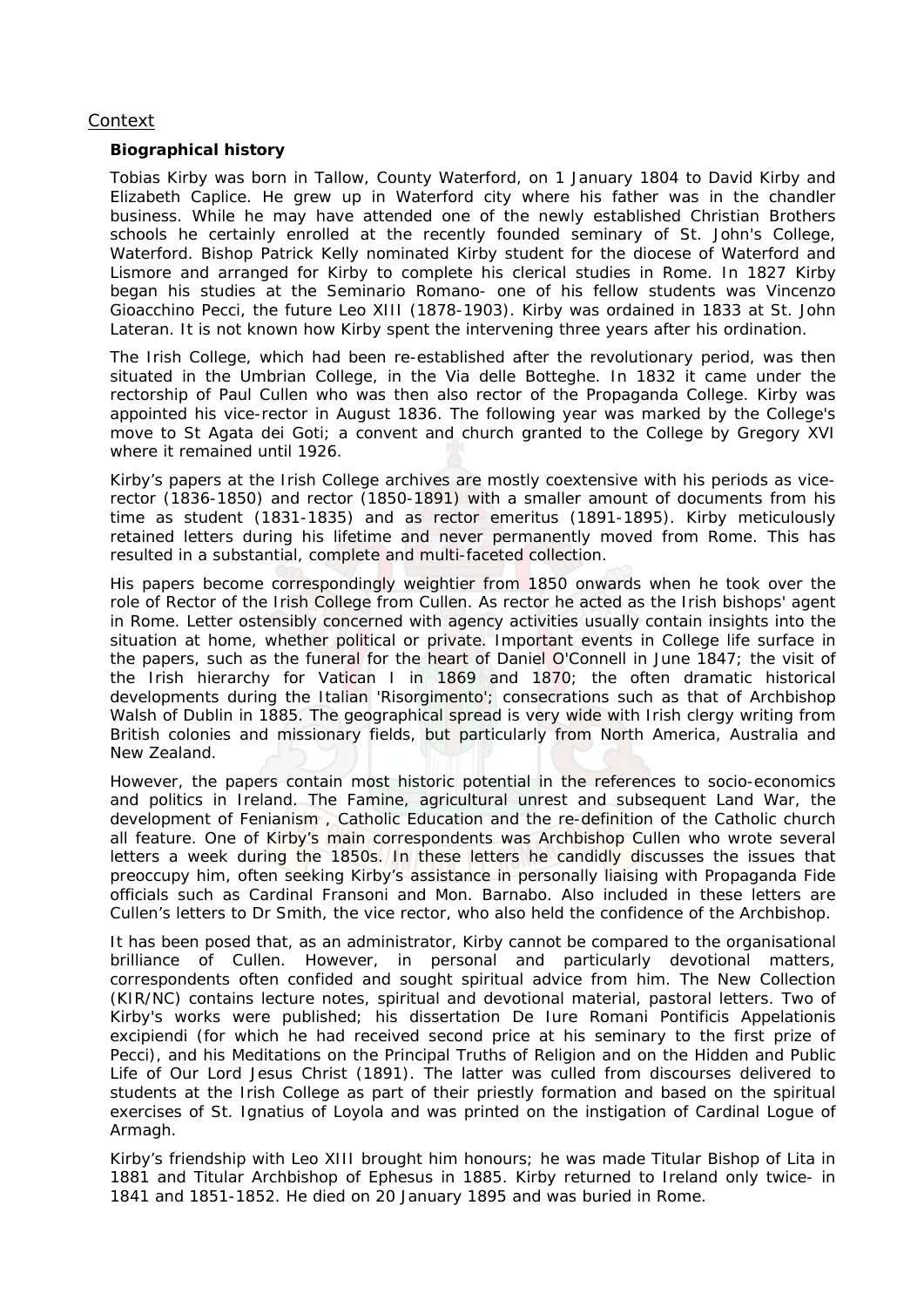# **Provenance and archival history**

Kirby papers in the Irish College Archives mainly consist of incoming mail, received and kept by Tobias Kirby during his period as Rector of the Irish College (1850-1891) with a smaller amount of documents from his time as vice-rector (1836-1850), student (1831-1835) and as rector emeritus (1891-1895). Also includes draft letters, lecture notes, spiritual and devotional material, pastoral letters, photographs created or received and kept by Kirby.

As noted the papers have undergone a number of major **separations**.

- **The Kirby Collection. (KIR/)** This is the 'core' Kirby Collection from which all the separations were made. It dates from 1836 to 1895 and consists of 19,803 catalogued items.
- **The New Collection** consists of papers taken from the archive by Cardinal Archbishop Francis Patrick Moran of Sydney whose intention was to write a biography of his uncle, Paul Cullen. Moran took papers from both Cullen and Kirby papers. **He appears to have focused on letters written by Archbishop Cullen to Kirby between 1850**  and 1860 (KIR/NC) as well as earlier 19<sup>th</sup> century letters and documents dating from the Rector Blake and Rector Boylan rectorships (PCUL/NC), Cullen's pre-Irish College days at Propaganda Fide (CUL/NC), material dating from Cullen's time as rector (CUL/NC. It also contains Kirby's draft letters, lecture notes, spiritual and devotional material and pastoral letters. The collection was returned from St Patrick's College, Manly in the mid-20<sup>th</sup> century. It has, therefore, been referred to in the past as the 'Manly Collection'.
- Letters from Archbishop Croke of Cashel to Kirby were also separated (for the years 1885-1893). It is uncertain when this separation occurred and at this time of writing, the original letters are missing. The catalogue, however, still remains in the Archives and some Croke letters were overlooked and remain in the core Kirby Collection (KIR/).

# Content and Structure

# **Content**

The collections consist mainly of correspondence received by Rector Kirby during his rectorship of the College (1850-1891).

While the bulk of incoming correspondence was addressed to Kirby, one also finds letters written to third parties which occasionally were sent to Kirby as enclosures. One also finds letters to students, staff (e.g. Vice-rector Bernard Smith) and visitors to the college which were lodged with Kirby's papers. The New Collection (KIR/NC) mainly consists of correspondence but also contains lecture notes, spiritual and devotional material, pastoral letters and some draft prose probably by Fanny Kirby. Printed enclosures like press cuttings, and very few outgoing draft letters also appear. There are also items from before and after his rectorship

Paul Cullen has to be regarded the foremost of Kirby's correspondents, writing to him almost daily whenever he was absent from the College, and later writing frequently from Armagh and Dublin. As already noted the New Collection contains many of the letters written by Archbishop Cullen to Kirby between 1850 and 1860.

Other important figures corresponding frequently with him are William Walsh, Archbishop of Halifax (1844-1858), Archbishop Thomas Croke of Cashel (1875-1896), Archbishop William Joseph Walsh of Dublin (1885-1921) and Dr. Miley Rector of the Irish College Paris. Kirby took an active part in Italian ecclesiastical life and was confessor to a number of religious. One of his correspondents was Don Giovanni Bosco, of whom there are fourteen letters dating between 1867 and 1887. He corresponded with his sister, Ellen Byrne, his brother William and members of the Waterford clergy such as James P. Cooke, Edward Barron, Nicholas Foran and Dominic O'Brien.